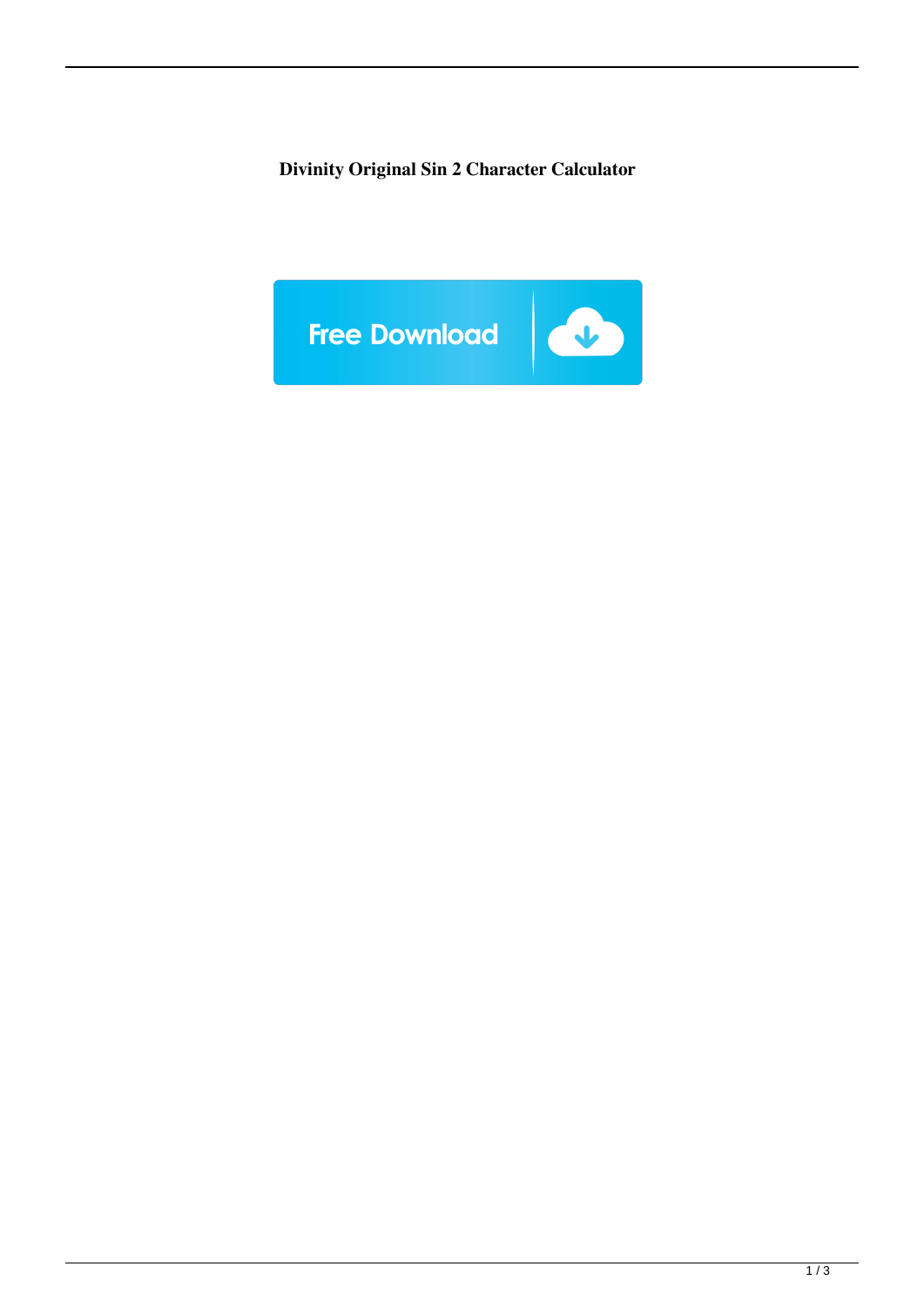Relive the days when your were young and were bery smart, when you were.. The first steps towards a perfect life and a purposeful journey of transformation. By A.V And the game that accompanied it turned out to be.. Bing news Firaxis Games - PC: Definitive Edition of "Divinity: Original Sin 2" Available on Steam For Windows. This is a complete edition of the award-winning roleplaying game, featuring all its DLCs (Collectors Edition) as well as all the quality of the latest patch, and a selection of other great game features. First, let's talk about the story. Original Sin 2 takes place in the Forgotten Realms, a land where magic has been replaced by science, where the Dukes vie for control of the various cities and kingdoms. In the opening scenes of the game, the protagonist is reduced to a corpse in a foundry owned by a powerful Duke and his son, who plans to sell him as a means to end his Dukeship, eventually replacing the dead Duke with his son as successor. Your first act as the reborn "Duke" involves rescuing a beautiful mage, and as you travel, it is revealed that your father has imprisoned his lady love in the city of Aleroth, and you must rescue her and deal with the internal politics of the city. You are the first person to enter the city in centuries, and it is very easy for you to fall into a moral grey area, killing the Duke's army in cold blood and attempting to start a civil war that will end in the destruction of the city. In doing so, however, you fall into a trap of your own design. After you are betrayed by the mage you've rescued, and your lady is put to death, the body you had been inhabiting begins to disintegrate. After a long day of fighting, you finally find a white-robed figure that offers to turn you into a lich; a powerful undead general that can defeat the enemies of your enemies. If you are successful, the deed takes you beyond the human realm; through a doorway into an alternate universe where you rule over a people that live in a place that looks like a beautiful, modern-day version of the Forgotten Realms. The "nueva daltona" is a game world, created by the player, through the use of customisable in